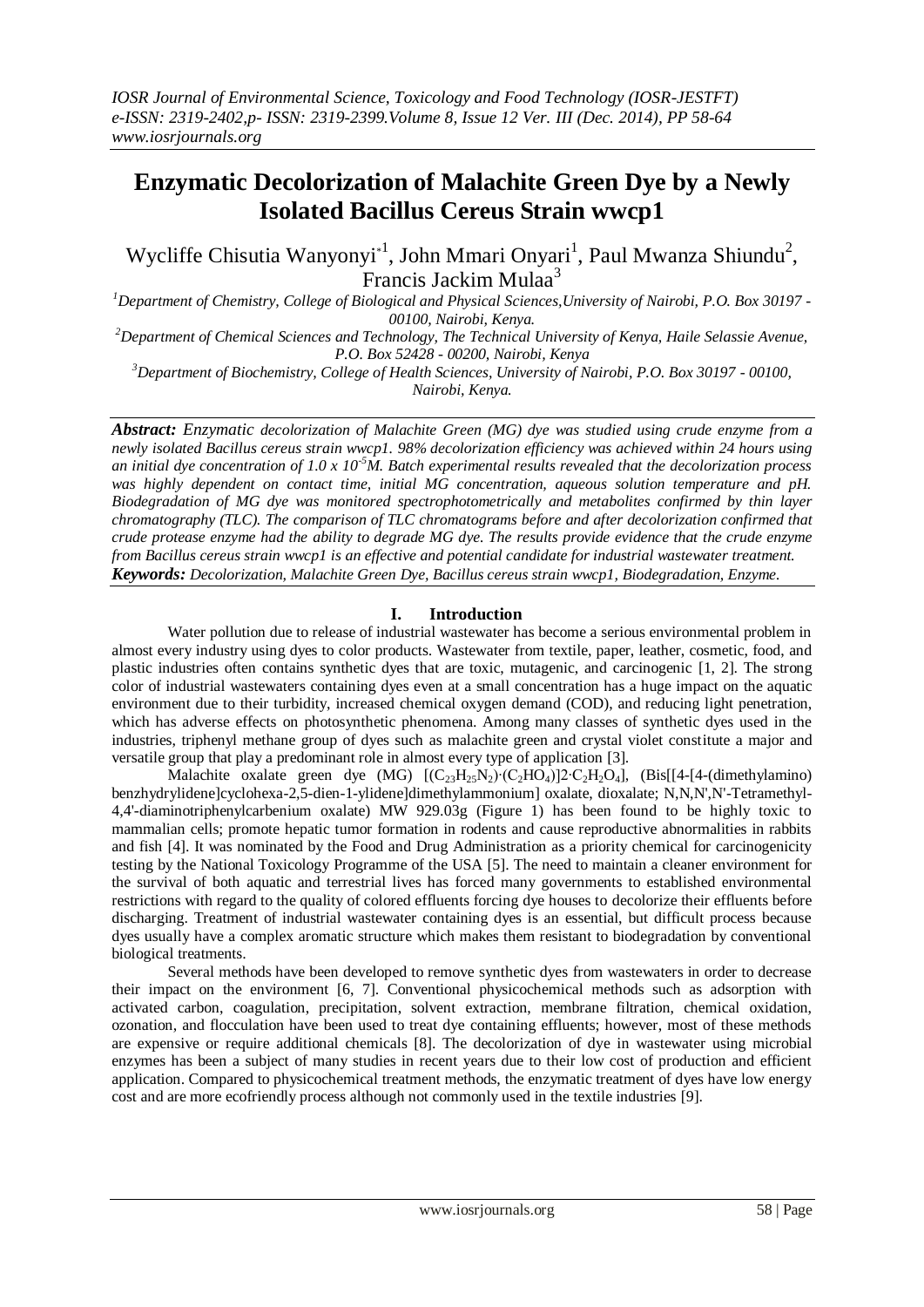

**Figure 1:** Structure of Malachite Green Oxalate (MG) dye

Extremophile like alkaliphiles bacteria exhibit the ability to grow at the extremely harsh environmental conditions such as high pH and temperature, high levels of salinity or salt, and pressure which critically influence their growth. Products of industrial importance from alkaliphiles have been commercialized, the most successful of which have been in the detergent and food industries [10]. However, relatively few studies have been reported on the application of alkaline enzyme in decolorization of organic dyes. The aim of present study is to investigate the ability of crude protease enzyme from newly isolated Bacillus cereus strain wwcp1 in decolorizing MG dye. Batch experiment were contacted to investigate and optimize the effects of contact time, pH, initial MG concentration, aqueous solution temperature on the decolorization of MG dye by crude protease enzyme. The resultant metabolites were analyzed by thin layer chromatography.

# **II. Materials And Methods**

A cationic basic dye, malachite green oxalate, was obtained from Loba-Austria and used without further purification. MG solution was prepared from stock solution of  $1.0\times10^{-4}$ M (92.903 mg/L) by dilution. All solutions were prepared in double distilled water and pH adjusted by adding either 0.1 M HCl or NaOH.

# **1.1 Microorganism Isolation and enzyme production**

We are the Matchine by the constant with the distinguish by the modelic strain of Matchine Statistic Matchine Statistic Matchine Channel and distinguish of the extended in the extended in the extended in the constant of t Dye-decolorizing bacteria were isolated from mud water samples obtained from Lake Bogoria. One gram of the contaminated soil sample was weighed aseptically into 100 ml of sterile distilled water, agitated for 45 minutes on a shaker and 0.2 ml spread on casein agar plates before incubating at 37°C for 2 days. Protease producing strains were selected by spotting the bacterial cultures on culturing medium containing Reese Agar medium [11]. Four positive colonies were identified by the formation of zone of clearance around the colony. The zone was made clearer by flooding the plates with a solution of 5% Trichloroacetic acid (TCA). The diameter of the bacterial colony and the total zone of enzyme activity including the growth diameter were measured in each case. Bacillus cereus strain wwcp (GenBank accession No. KM201428) exhibited maximum clear zone around the colony indicating high protease activity and thus selected for enzyme production. The medium for crude enzyme production contained 0.5 % casein and 0.25% glucose. 500mL Erlenmeyer flasks containing 100mL of media plugged in cotton and aluminum foil was sterilized in autoclave at 121ºC (15 lb) for 15 min and after cooling the flask was inoculated with 5% over night grown seed bacterial culture. The inoculated medium was incubated at 45°C on a rotary shaker (140 rpm) incubator. After 72 hours, the culture medium was centrifuged at 5000 rpm and 4°C for 15 min to obtain the crude extract which served as crude enzyme source.

# **1.2 Assay of Enzyme Activity**

Protease activity in the crude enzyme was assayed by the modified Tsuchida procedure [12] using 1% casein as substrate. Casein solution (1.0 ml) was mixed with an equal volume of crude protease enzyme solution and incubated at  $45^{\circ}$ C for 10 min. The reaction was terminated by the addition of 4 ml of 10% (w/v) chilled trichloroacetic acid and reaction mixture allowed to stand in ice for 20 min to precipitate the insoluble proteins. The mixture was centrifuged to obtain the supernatant. 5ml of 0.4M Na<sub>2</sub>CO<sub>3</sub> and 1 ml of one fold diluted Folin ciocalteau reagent was added to the supernatant which was further incubated for 30 minutes to develop the color. The absorbance was measured against an appropriate blank at 660 nm using a UV-VIS spectrophotometer.

# **1.3 Effect of pH on crude proteases enzyme activity**

In order to determine the optimum pH for protease activity, the crude enzyme was assayed in 1% Casein (w/v) as substrate dissolved in buffers of different pH ranging from 4 to 12. The pH was adjusted using the following buffer systems at 0.1M concentration: acetate (pH 4, 5), sodium phosphate buffer (pH 6, 7), Tris HC1 buffer (pH 8) and glycine-NaOH (pH 9 - 12). Reaction mixtures were incubated at 45°C for 30 min before measuring the enzyme activity.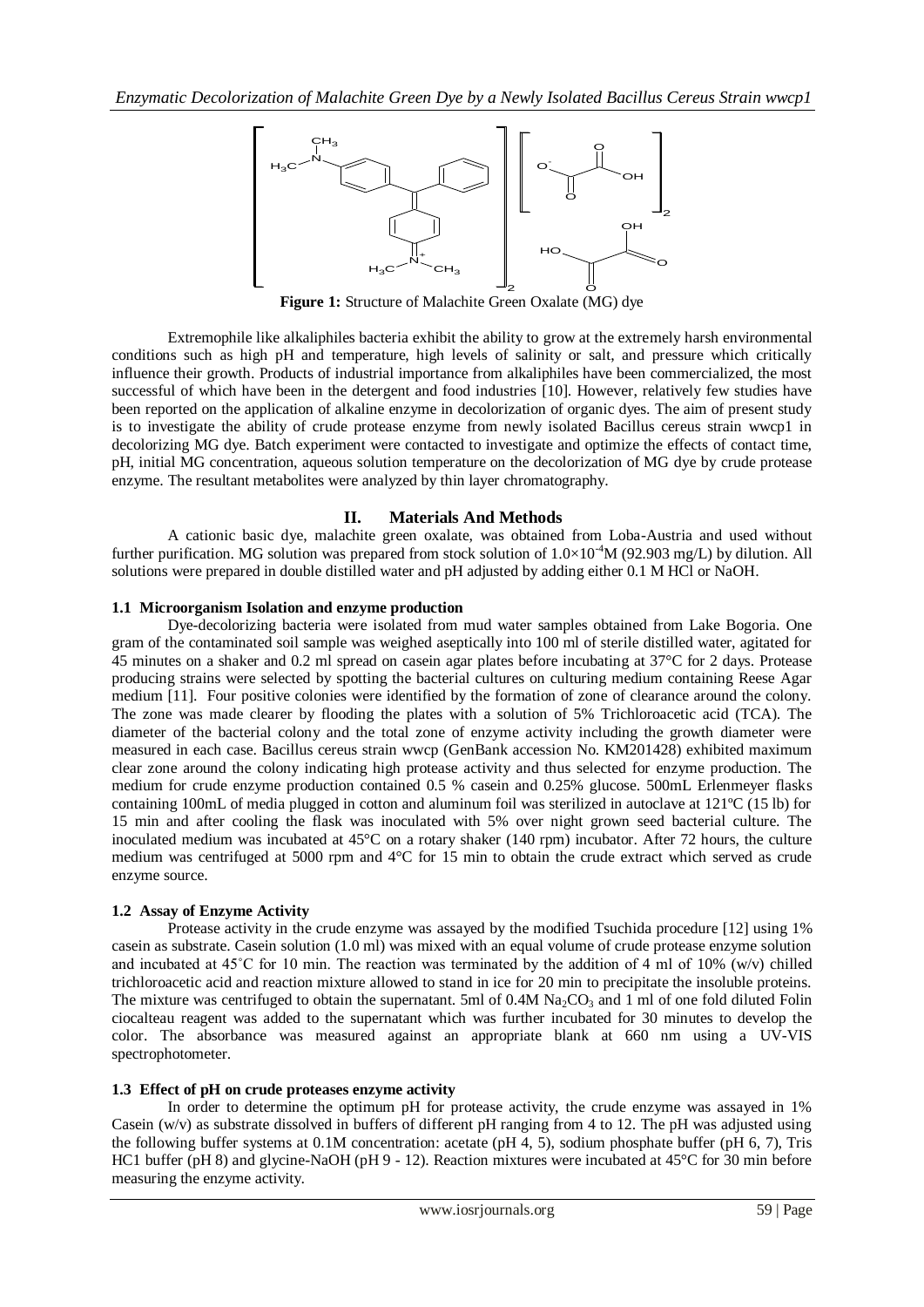# **1.4 Decolorization Assay**

# **1.4.1 Determination of wavelength of maximum absorbance (λmax) for Malachite green**

A 1.0 x 10<sup>-5</sup>M solution of MG dye was prepared from the stock solution of 1.0 x 10<sup>-4</sup>M. A sample of dye solution in a cuvette was placed in the UV-VIS spectrophotometer that had been set to the absorbance mode. Starting from the lower wavelength (400 nm), the wavelength was adjusted and the wavelength together with the corresponding absorbance recorded over the entire wavelength range. The spectrophotometer was then set to the maximum wavelength value (617 nm) for all the absorbance measurements thereafter.

#### **1.4.2 Determination of the effect of contact time on MG dye decolorization**

10ml of crude protease enzyme was mixed with 40 ml of 1.0 x  $10^{-5}M$  MG dye solution at room temperature in 100ml conical flask on a Thermolyne Orbital shaker at 150 rpm. The pH of the crude enzyme and dye solution was adjusted to pH 8.5. After a time interval of 10 minutes, aliquots from the reaction mixture were analyzed for residual MG concentrations using a UV–Vis spectrophotometer (UV-min 1240 SHIMADZU) monitoring changes in absorbance at 617 nm. Control tests were conducted where crude protease enzyme had been replaced by deionized water. All experiments were performed in triplicate and results expressed as the mean values.

#### **1.4.3 Determination of the effect of initial MG dye concentration on decolorization**

The effect of initial dye concentration was investigated at room temperature (25 ˚C) and pH 8.5. 40 ml of MG dye of concentrations at various increasing concentrations ranging from 1.0 x 10<sup>-6</sup>M, to 1.0 x 10<sup>-5</sup>M was placed in 100ml conical flask and 10 ml of crude protease enzyme added and placed on an orbital shaker. Samples were collected from the flask at various time intervals and analyzed for residual MG concentration. The rate of decolorization was expressed as the percentage decrease in absorbance at the peak wavelength.

#### **1.4.4 Determination of the effect of temperature on MG dye decolorization**

The effect of temperature on MG dye decolorization was investigated at temperature range of 25 - 70˚C and pH 8.5. 40 ml of MG dye of initial concentration of 1.0 x  $10^{-5}$ M was mixed with 10 ml of crude protease enzyme both pre equilibrated at the study temperature for 30 minutes before mixing in 100ml conical flask. Absorbance reading was taken at an interval of 10 minutes till equilibrium was attained.

#### **1.4.5 Determination of the effect of pH on MG dye decolorization**

The effect of pH was investigated at room temperature (25˚C) and a pH range of 4-11 for 5 and 12 hours. 10 ml of crude enzyme at appropriate pH was mixed with 40 ml of 1.0 x  $10^{-5}$ M MG dye solution in 100ml conical flask. The rate of decolorization was expressed as the percentage decrease in absorbance at the peak wavelength.

#### **1.4.6 Assay of metabolites formed from the biodegradation**

After complete decolorization, the metabolites from biodegraded products were extracted with equal volume of ethyl acetate (25: 25 ml). The extracts were dried over anhydrous  $Na<sub>2</sub>SO<sub>4</sub>$  and evaporated to dryness in rotary evaporator. The dry crystals were placed in 25 ml conical flask and 5ml of methanol added to dissolve the metabolites for TLC analysis. Metabolite formation was examined by thin layer chromatography (TLC) using silica gel activated in chloroform. The solvent system used was n-propanol: ethyl acetate: acetic acid: distilled water  $(6:1:1:2 \text{ v/v})$ . The separated products were visualized in iodine chamber.

# **II. Results And Discussion**

# **2.1 Effect of pH on crude proteases enzyme activity**

The crude protease enzyme from Bacillus Cereus Strain wwcp1 showed good protease activity over a broader pH range in alkaline media. The optimum pH was found to be 11 (Figure. 2), indicating that the enzyme is alkaline protease. Similar results were also observed in the protease produced by Aspergillus clavatus [13].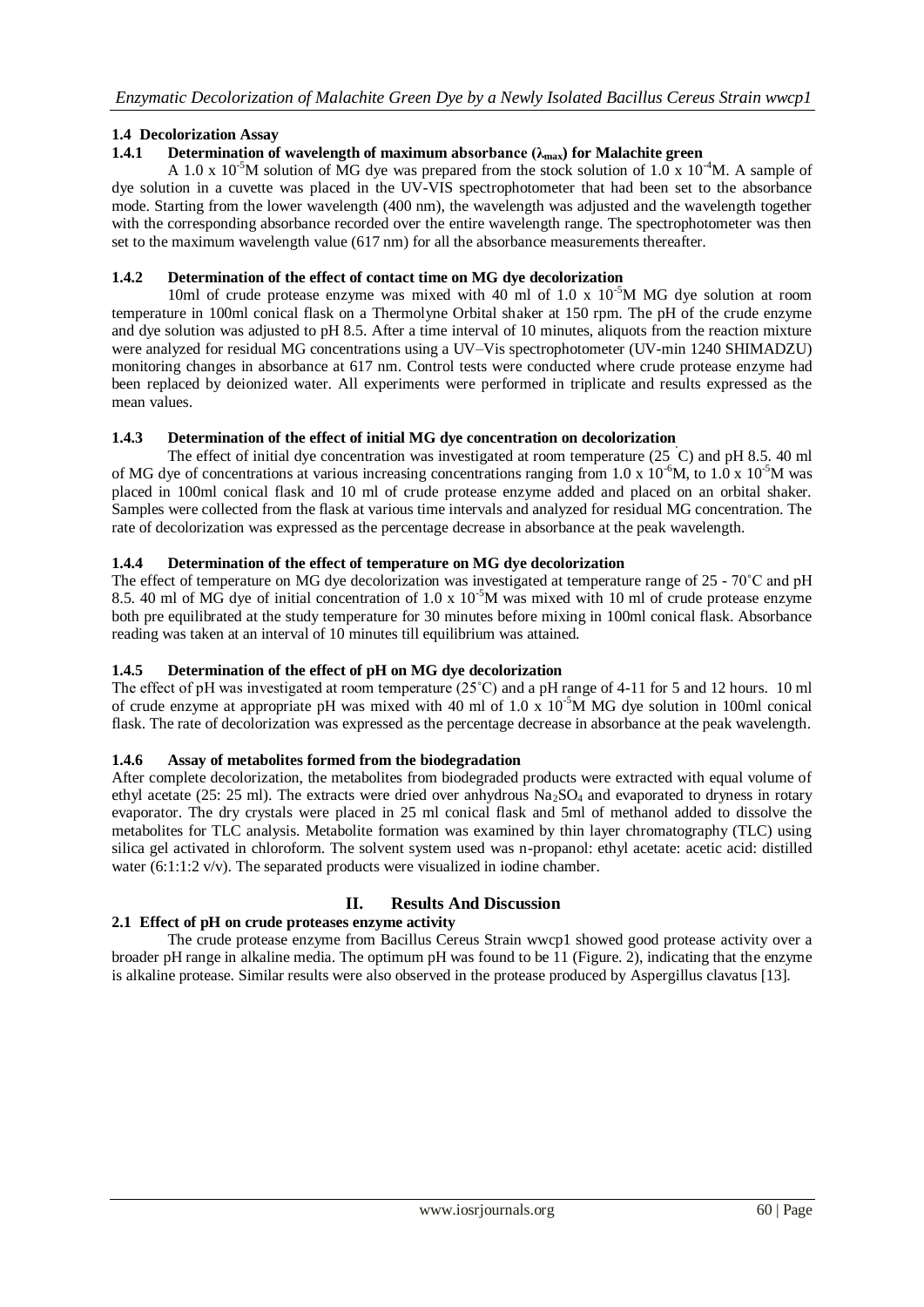

**Figure 2**. Effect of pH on Bacillus Cereus Strain wwcp1 protease activity

# **2.2 Determination of the effect of contact time on MG decolorization**

The effect of contact time on MG dye decolorization by crude enzyme was examined by varying the time of incubation and the results presented in Figure 3. The results show that dye decolorization was rapid within the first 4 hours with approximately 82 % dye decolorization. The change in percentage decolorization after the 4<sup>th</sup> hour became relatively gradual attaining equilibrium at the  $20<sup>th</sup>$  hour with 97.5 % dye decolorization. This observation suggested that the initial four hours was significant for dyes decolorization but quite slow after fourth hour which may be probably due to products inhibition. These results were in agreement with earlier published work of decolorization of textile dyes [14].



**Figure 3:** Effect of contact time on MG dye decolorization

# **2.3 Effect of pH on Malachite Green dye Decolorization**

Enzymes are greatly affected by variation in pH. The effect of pH on decolorization of MG dye by crude protease enzyme was investigated at various pH values and results presented in Figure 4. It can be inferred that at a pH below 5, there was significantly very low decolorization rate but when the pH increased above 6.0, the rate of decolorization rapidly increased from 21% at pH 6 to 98% at pH 11. The result shows that the optimum pH for efficient MG dye decolorization was between pH 9 and 11. These results obviously present an advantage from industrial application point of view since most of dye effluents are characterized by alkaline pH under which crude protease enzyme works optimally. These findings are consistent with related studies done on decolorization of textile azo dyes by newly isolated halophilic and halotolerant bacteria [15].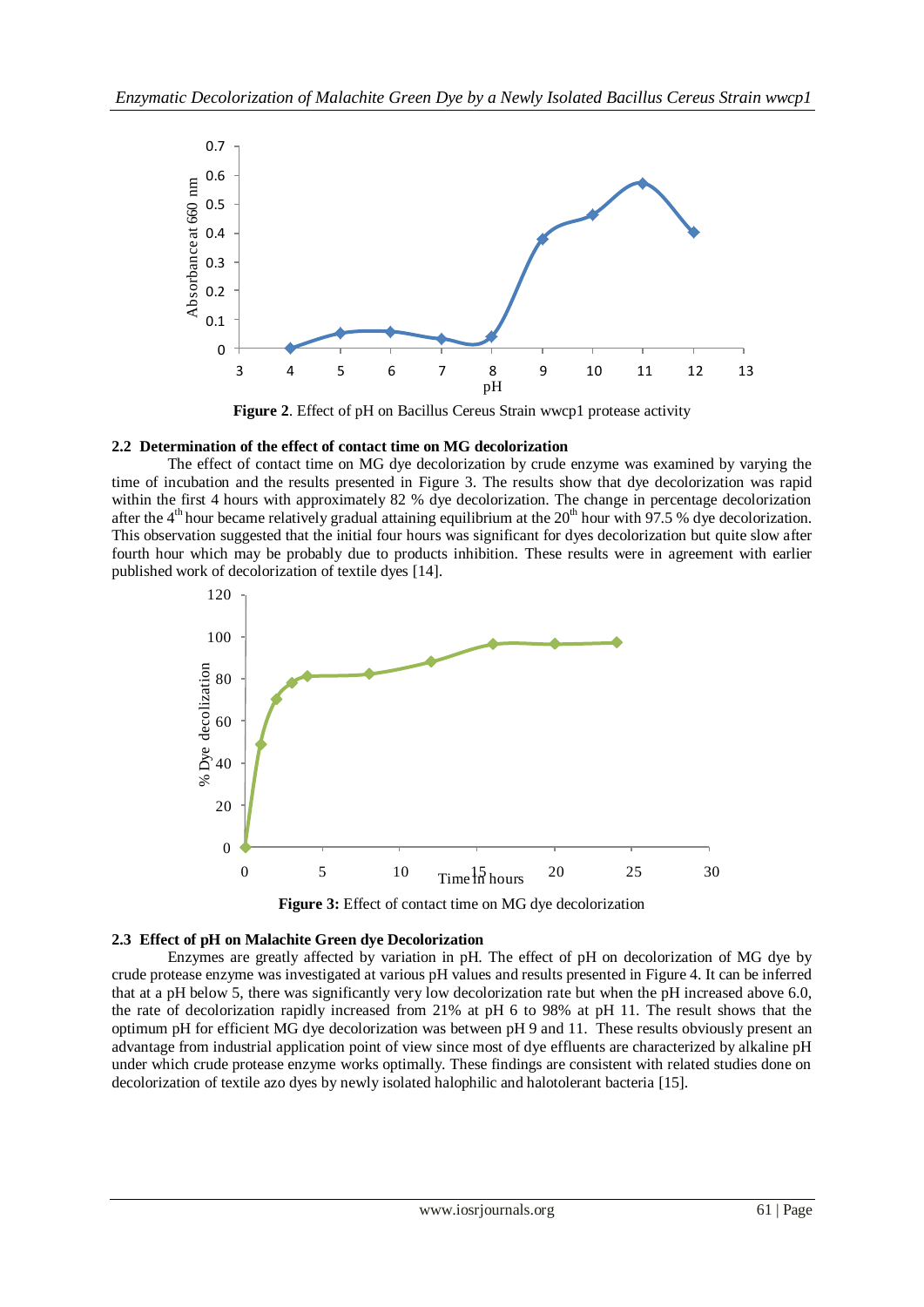

**Figure 4:** Effect of pH on the decolorization of MG dye

#### **2.4 Effect of Temperature on Malachite Green dye Decolorization**

Temperature plays an important role in enzyme activity. Effect of temperature on decolorization of MG dyes was investigated at temperature range of 25 - 70˚C and results presented in Figure 5. The results show that the rate of MG dye decolorization increased with increase in temperature between 25 ˚C, and 40˚C with decolorization efficiency increasing with increase of incubation time. The optimum temperature for crude protease enzymes was found to be 40˚C with 83% decolorization efficiency after 4 hours. At elevated temperature above 50°C, the rate of dye decolorization increased during the first 20 minutes but after one hour, percent dye decolorization remarkably decreased. This can be attributed to the denaturation of enzyme and thermal inactivation of enzyme under the operating temperature.



**Figure 5:** Effect of temperature on the decolorization of MG dye

#### **2.5 Effect of initial Malachite Green dye concentration on decolorization**

The decolorization of MG was studied at various increasing concentration of dye from 1.0 x  $10^{-6}$ M, to 1.0 x  $10^{-5}$ M and the results presented in Figure 6. It could be inferred from the results that the rate of decolorization decreased with the increase in initial MG dye concentration. However, the crude protease enzyme was able to decolorize higher concentration in the range of 83–100% during 24 h incubation period. The decrease in decolorization efficiency at high concentration might be due to the toxic effect of dye through the inhibition of metabolic activities. Similar results were observed by Murugesan et al [16] who investigated the decolorization of reactive dyes by a thermostable laccase produced by Ganoderma lucidum in solid state culture and indicated that decolorization of RB-5 and RBBR dyes decreased with increasing dye concentration.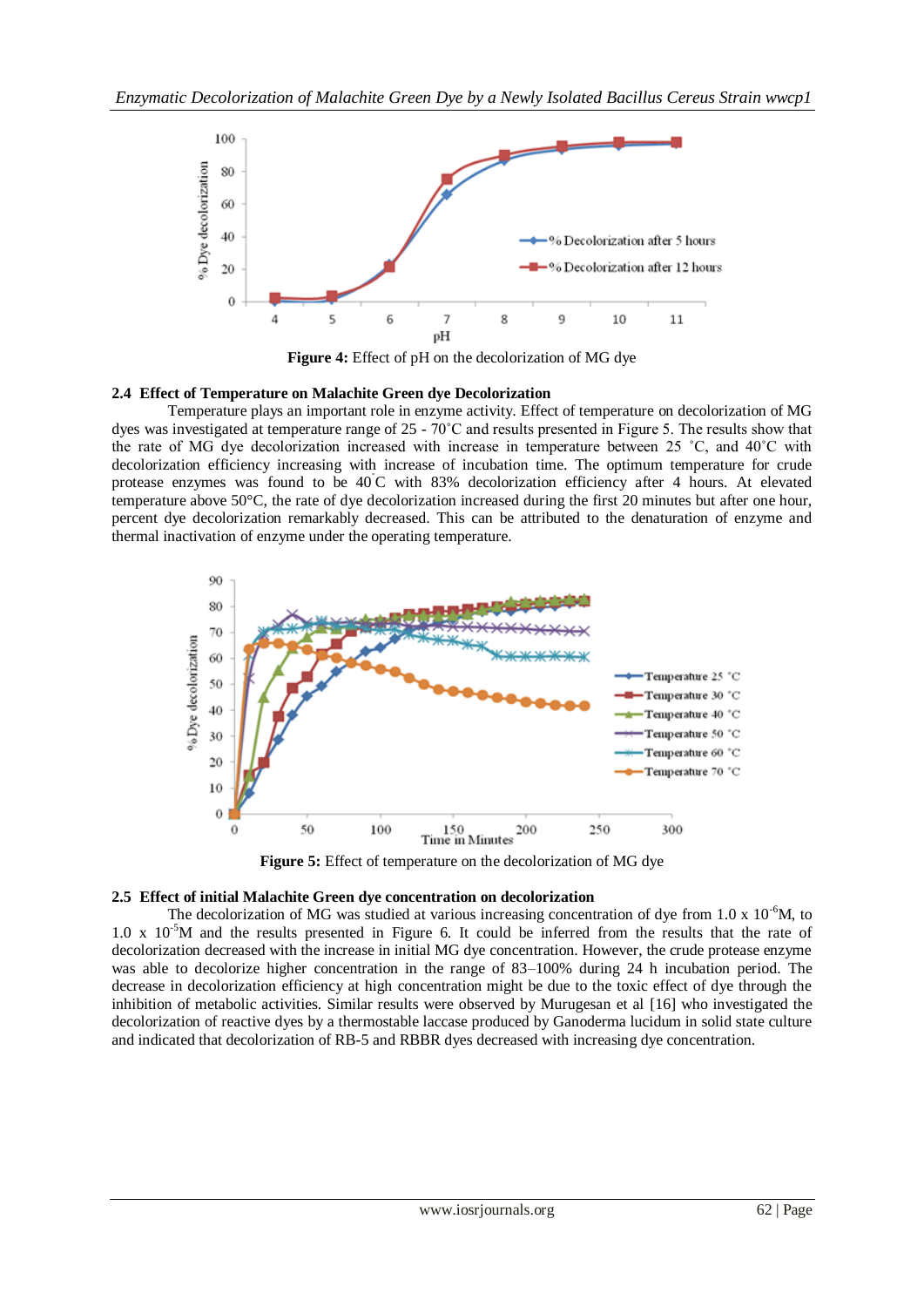

**Figure 6:** Effect of initial Malachite Green dye concentration on decolorization

# **2.6 Analysis of MG degraded metabolites**

The metabolites produced during the biodegradation of malachite green dye were analyzed by thin layer chromatography and the results presented in Figure 7a and 7b. The comparison of TLC chromatograms before and after decolorization by crude protease enzyme in iodine chamber showed the appearance of three additional bands (M1, M2, and M3 of retardation factor (Rf) values of 0.96, 0.92 and 0.90 respectively (Figure 7b) as compared to control Rf value of 0.87 which might have been originated from the degraded dye metabolites. TLC results suggested that crude protease enzyme was able to degrade MG dye giving rise to three main metabolites which accounted for color disappearance.



**Figure 7.** TLC Chromatograms of MG dye before and after degradation by crude protease enzyme **(a)** column 1,2 & 3 represent negative control with enzyme alone (Ce), degraded Malachite green dye (MG.d) and positive control with untreated Malachite green dye (MG)respectively; **(b)** Three metabolites (M1, M2, & M3) of degraded Malachite green dye.

# **III. Conclusion**

Application of conventional physicochemical waste water treatment requires enormous cost and continuous input of chemicals which becomes uneconomical and causes further environmental damage. In the present study, our results clearly demonstrated that crude protease enzyme isolate from Bacillus Cereus Strain wwcp1 exhibit a novel alkaline protease properties with ability to decolorize and degrade MG dye. Taking these results into consideration, it can be concluded that newly isolated Bacillus Cereus Strain wwcp1 can be exploited for bioremediation of triphenyl methane group of dyes as a cost effective alternative technology for dye removal in wastewater treatment processes.

#### **Acknowledgements**

We are thankful to National Commission for Science, Technology and Innovation (NACOSTI) research endowment fund (Project no. NCST/ST&I/RCD/4TH CALLPhD/140), World Federation of Scientists